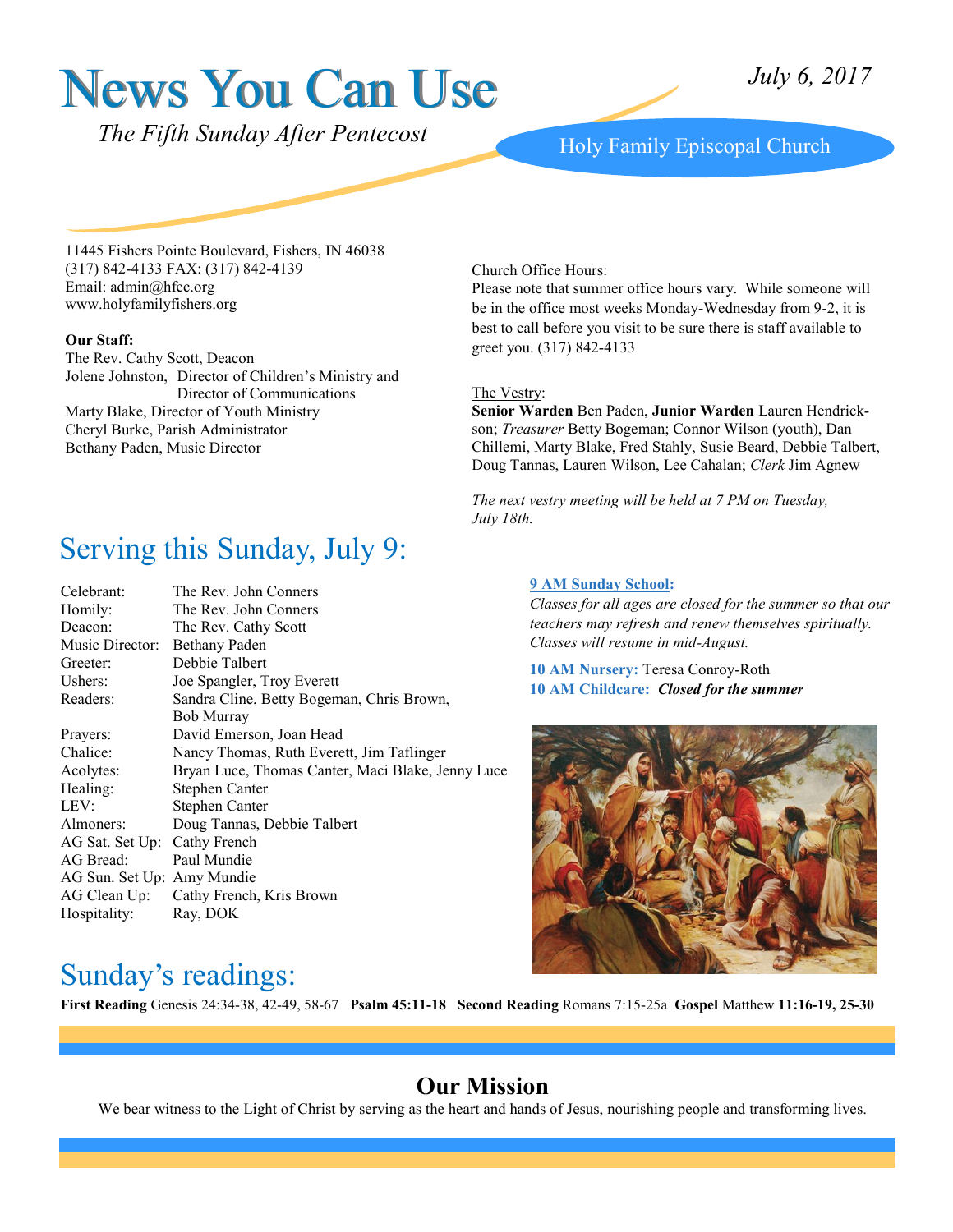## Worship and Feast Days



**New Daughters of the King:** Please join us **THIS Sunday, July 9th** as our newest Daughters of the King are admitted to our Hannah chapter during the 10 AM service. Hospitality will be held in their honor following the service.

**Prayer Group:** The next gathering of our prayer group will be Monday, July 17th at 6:15 PM. If you cannot attend, you may submit prayer requests by clicking **HERE**.



## Rector Search

We will make every effort to keep all members of the congregation updated on our progress during our search for a new rector. Currently we are in the congregational self-discernment phase. Questions about the search process may be directed to our Senior Warden Ben Paden: benpaden@hfec.org You may also follow our updates **[ONLINE](http://www.holyfamilyfishers.org/rector-search/)**.



**Search Prayer:** Creator God, thank you for bringing us together as a holy village. Send the Holy Spirit to inspire and guide our Search Committee as they discern rector candidates to lead us in worship and service to others. Grant our Committee clarity, wisdom and vision as they work together in the selection of our new spiritual leader.

Grace us with joy, patience, mercy, and strength to continue to bear witness to the light of Christ by serving as the heart and hands of Jesus. Open our hearts to support and care for each other during this time of transition. Likewise, prepare the heart of the priest who will answer our call for leadership. May this servant of God be responsive to the guidance of the Holy Spirit. We pray this in the name of Your Son, Jesus, our Lord and Savior. Amen.



**Discovery Day is an important part – perhaps** *the most* **important part – of the search process for a new Rector to Holy Family.** On Sunday, July 23rd, we will come together for structured "Holy Conversations" about our church, our congregation, and our discernment transition.

Please plan to attend this small group experience that guarantees every voice is heard and recorded and contributes to the narrative that will become our ministry portfolio. All adults and youth are invited and encouraged to participate. The day begins with a 9 AM Eucharist service and includes a light lunch, concluding by 1:30 PM. Child care will be provided.

Your contribution is vital to the future of Holy Family, and brings with it the opportunity to meet some new friends and strengthen your relationship with others as we move forward together in our mission to "bear witness to the Light of Christ by serving as the heart and hands of Jesus, nourishing people and transforming lives."

## Outreach Opportunities

**Outreach Focus - Tools 4 School:** Since many area schools begin their fall semester in early August, we will be collecting supplies during the month of July. Please considering donating any of the needed supplies: Composition Notebooks, Tri-Fold Science Fair Displays, Pencil Pouches, Backpacks, 24 count Crayola Crayons, Big Pink Erasers, Plastic Pencil Boxes, Wide Ruled Spiral Notebooks, Pencils, White Index Cards, Colored Index Cards, Yellow Highlighters, Expo Black Dry Erase Markers, 2 Pocket Folders any color. Supplies will be collected in the Narthex through July 31st.



## Thanks Be to God

Page 2

Rev. John Conners for celebrating Eucharist with us

News You Can Use